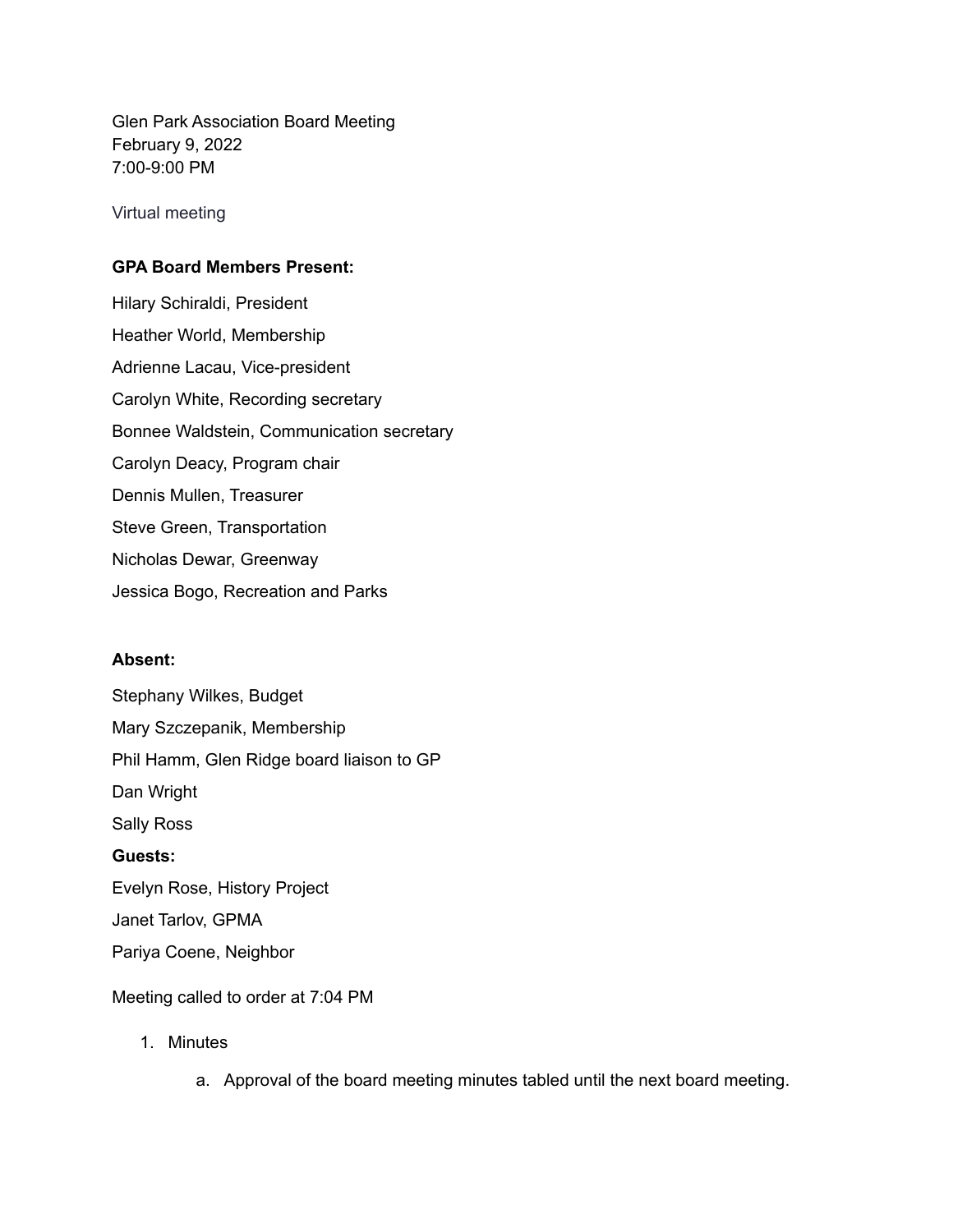- b. Quarterly meeting minutes must be available electronically. They do not need to be approved, but posted on the website.
- c. Treasurer's report: Only the cash on hand needs to be included in the minutes.
- 2. Potential clean-up day with GPMA and [Refuse](https://refuserefusesf.org/) Refuse (Janet Tarlov): This organization leads neighborhood clean-up city wide. The GPA will co-sponsor. Janet to follow up with Refuse Refuse.
- 3. Graffiti on Bosworth (Janet Tarlov): Efforts to have the graffiti removed from the building next to the BART parking lot have been unsuccessful. The building owners live out of state and are difficult to reach. The building is now unoccupied.
	- a. Carolyn D. will bring this up at the next Ingleside PD community meeting.
	- b. Heather will start a text group for multiple people to contact 311.
	- c. The pigeon feeding in the village continues to be a problem, and more rats have been seen in the area. Carolyn D. will also bring this up to SFPD Ingleside.
- 4. Gum Tree Girls Festival 2022 (Evelyn Rose): Evelyn presented a comprehensive reviews of the plan for the festival, scheduled for July 10, 2022. 250 - 300 people are expected to attend. Parks Alliance and SF Rec & Parks are both requesting letters of support from GPA. Heather moved that we send letters of support to both organizations. Jessica seconds. MSP

**Action Item (Evelyn)** Send presentation to Hilary, to be included in the minutes

**Action Item (Hilary)** Send letter of support to Parks Alliance and SF Rec & Parks

Action Item Volunteers will be needed and donations appreciated. We need to notify people as soon as possible.

- 5. Glen Park Festival. Mary talked to the organizers and they are planning to hold the festival this year on May 1.
- 6. Spring Quarterly Meeting: Suggested agenda items include:
	- a. Top 5 accomplishments of the GPA
	- b. New Ingleside Police Captain
	- c. Supervisor Mandelman
	- d. Announce the Gum Tree Girls Festival
	- e. Announce GPA Grant winners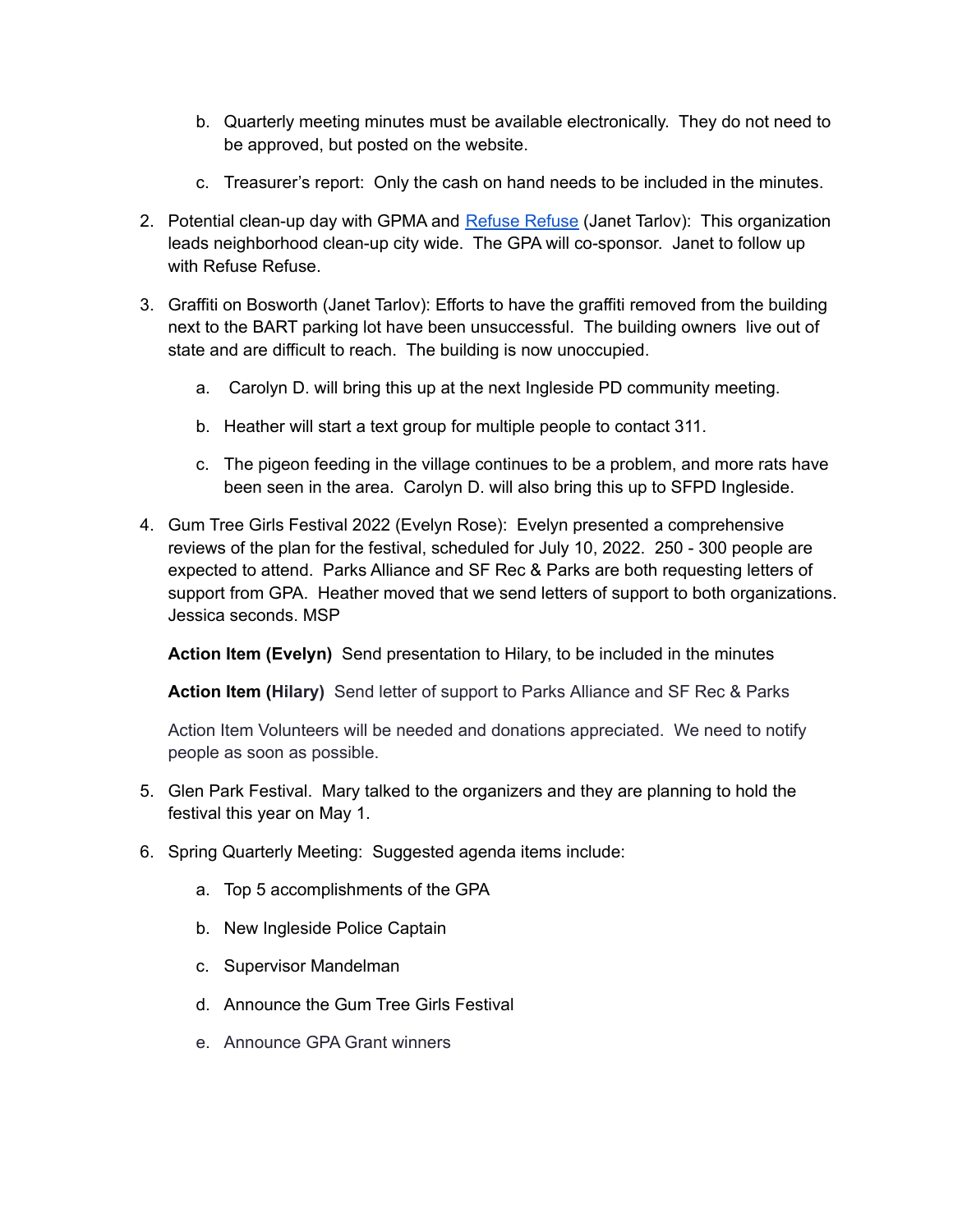7. Redistricting Task Force. The board discussed whether or not we would like Glen Park to remain in District 8. We unanimously agreed that we are a very cohesive district and work closely with our neighboring districts. Heather moves that the GPA send a letter to the Redistricting Task Force requesting that Glen Park remain in D8. Carolyn W seconds. MSP

**Action Item (Bonnee)** Send said letter to the task force upon completion.

**ction Item (Hilary)** Send the board information on how to contact the task force.

- 8. Arlington Path (Heather) The PUC approved a \$13K grant for a water meter. PW owns the land and wants a planting design. We are working to get them to commit to paying for water for the next 3 years. We also need a backflow device installed. Heather will pay for it up front and get reimbursed. We also need signs to indicate that this is a demonstration garden.\
- 9. Bernal / San Jose Celebration Event for the new murals at the Richland Bridge, and to recognize and celebrate the work of all the volunteers who are making our neighborhood a better place to live. This will follow the sidewalk plantings throughout D8.

When: Saturday, February 26th, 2022 1-2PM

Where: Richland Ave Bridge at the Bernal Cut Path





10. Banking: Adrienne found that Tri County Bank on Portola seems to have better rates for business accounts and suggested moving our accounts from Chase.

**Action Item:** Adrienne, HIlary and Dennis to discuss offline.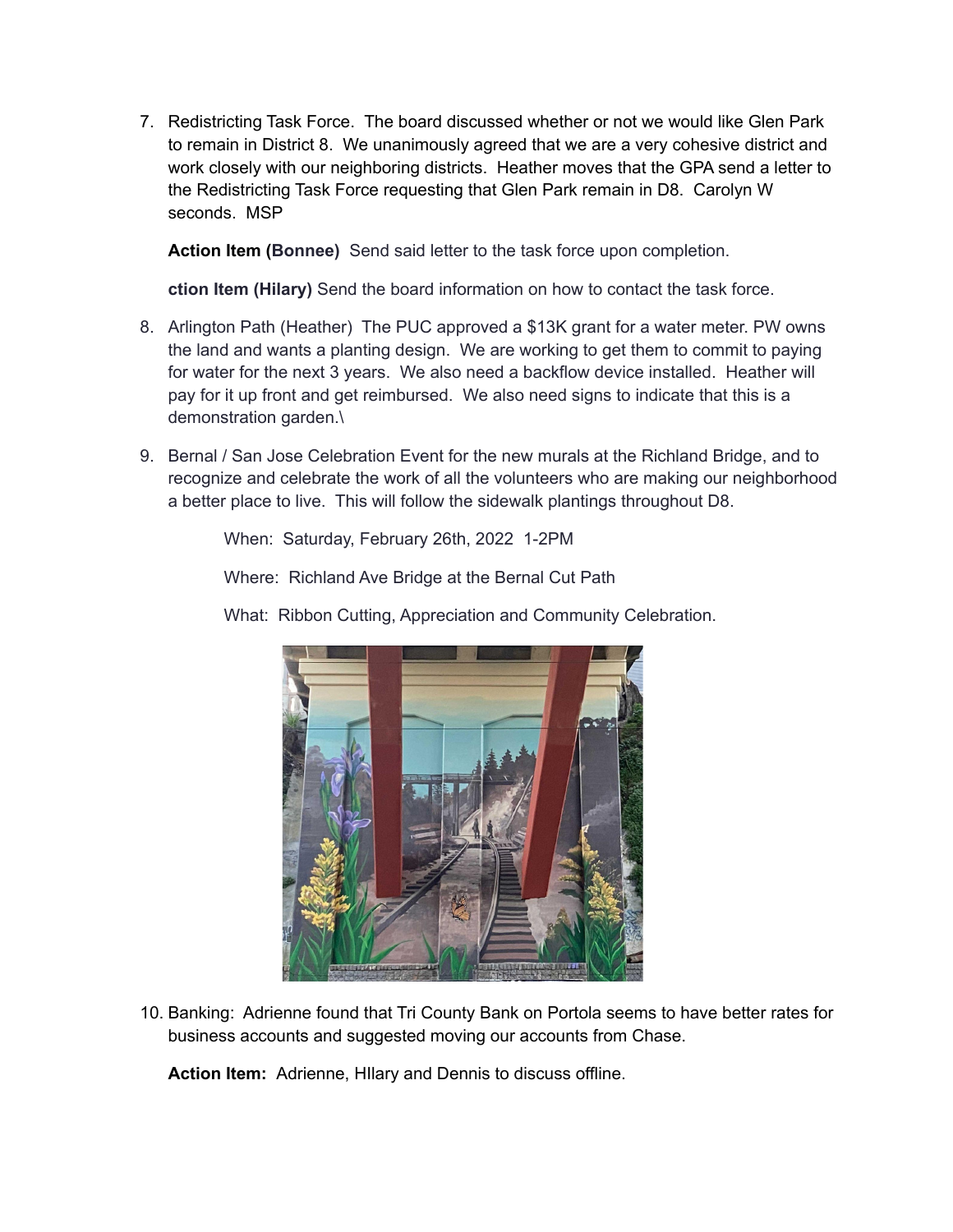- 11. Facebook & Instagram Ads (Steve) There is an opportunity for the GPA to place ads in Facebook and Instagram feeds, targeting Glen Park residents. The ads will be free. Steve will come back to us with more information.
- 12. Committee Reports
	- a. Transportation (Steve): Jacob Bintliff met with the Slow Streets Team regarding Brompton St. MTA will look at options, including possible road striping on Brompton!
		- i. Heather reported that the regrading on Miguel seems to be complete. Concrete stair step planters have been installed.
	- b. Membership (Heather): Current active membership is 147 as of 2/9/22..
	- c. Treasurer (Dennis): Our current cash balance is \$33,257.77.
	- d. Correspondence (Bonnee): Board members have routinely been copied in on GPA official correspondence and emails. Going forward all official correspondence will be appended to the board meeting minutes. Emails on behalf of the GPA will be summarized at the board meeting and referenced in the minutes.
	- e. Greenway (Nicholas) On March 4 & 5, the irrigation system will be installed. All volunteers are welcome. The meadow is intended to be a functioning ecosystem and won't be mowed.
	- f. Adrienne moved to adjourn. Heather seconds. MSA Meeting adjourned at 9:30 PM.